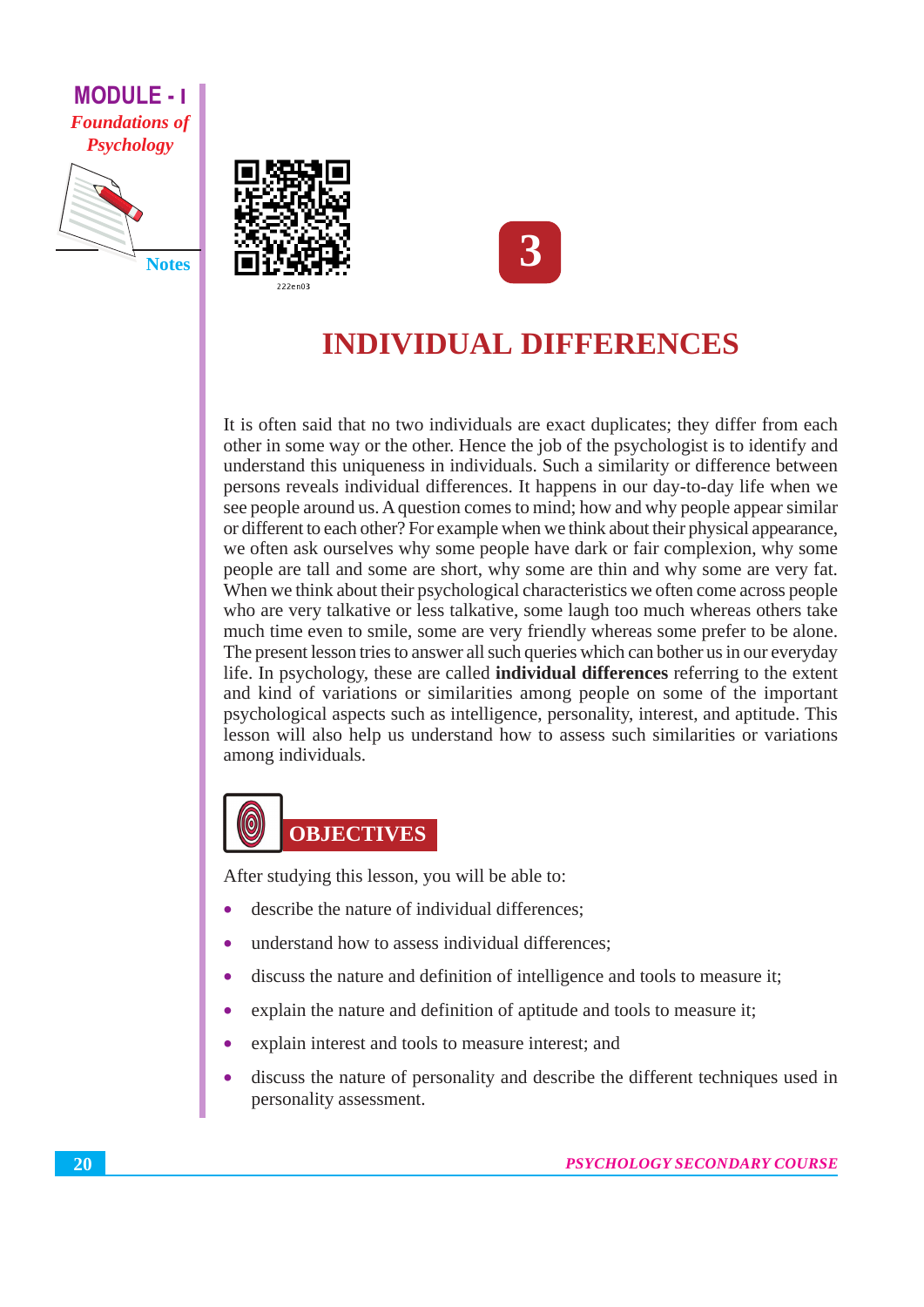#### **3.1 NATURE OF INDIVIDUAL DIFFERENCES**

It has been observed that if we collect information about people's characteristics from a large sample and examine the pattern of distribution (as shown in Fig.  $-3.1$ ) we find that a large majority of the people fall in the middle range while a small proportion lies in extreme categories. For example, most of the people fall in the category of average height and very few are very tall or very short. This holds true for many more characteristics including intelligence and other psychological attributes.



Fig. 3.1 Distribution of height of a large sample of persons

The fact that people are different from each other is a very common observation. The differences in psychological characteristics are often consistent and form a stable pattern. By 'consistent', we mean that people tend to show regularity in their behaviour and their patterns of behaviour do not change very frequently. This consistency and stability in behaviour is unique to every person. People develop their unique traits/ characteristics and patterns of behaviour due to their genetic make up and the environment in which they are brought up. Once we know these differences systematically we can utilize the capabilities of people efficiently for their healthy development. Knowing about the specific characteristics of a person is necessary in order to extend support and utilize his or her potential to optimal level.

Individual differences occur due to interaction of genetic and environmental factors. We inherit certain characteristics from our parents through genetic codes. The phenotype or the expressed forms of our characteristics depend on contributions of the socio-cultural environment. This is the reason why we are not exactly like our parents and our parents not exactly like our grandparents. We do share similarities with our parents in respect of many physical attributes like height, colour of eyes, shape of nose etc. We also inherit certain cognitive, emotional and other characteristics from our parents like intellectual competence, love for sport, creativity etc. However, our own characteristics develop largely by the support from the environment which we inhabit.

The environment is responsible as how we are reared, the kind of atmosphere at house, whether it is liberal or strict, the type of education that we get, what we learn from people, around us, books, cultural practices, peers, teachers and media All these aspects refer to 'environment' which help in developing our potentials.

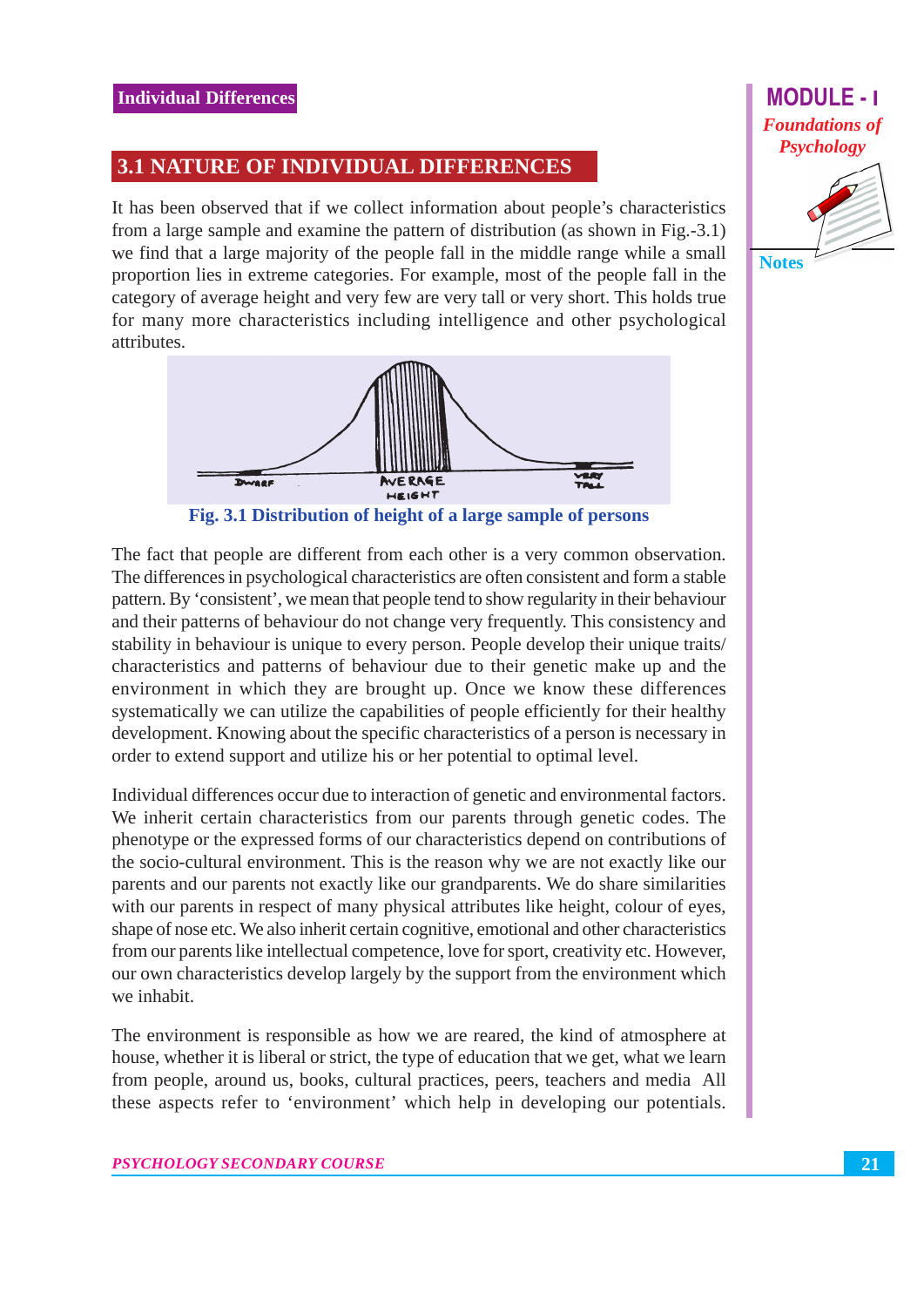#### **MODULE - 1 Foundations of Psychology**

**Notes** 

Environment, by providing models and other opportunities, helps us develop many traits and skills. Our inheritance alone cannot decide what we become but our environment also contributes. We know the example of Dr. Babasaheb Ambedkar, who was born in a very poor family but, with the right education and environment, became a great lawyer and also designed the Constitution of India. The latest and most well known example would be of our former President Dr. A.P.J. Abdul Kalam. You can also remember many such examples, who did not become great because of inheritance but because of the environment. Now you know that our genetic codes vary. At the same time, surrounding environment also differs from person to person. It sets limits or defines a range by offering different opportunities. That is why the pattern of development of each of us is different from others. It makes us think why we are similar in certain ways and different in others.

# **INTEXT OUESTIONS 3.1**

1. Explain the term 'individual differences'.

#### **3.2 ASSESSING INDIVIDUAL DIFFERENCES**

Psychological assessment refers to the use of specific procedures for evaluating personal qualities, behaviours and abilities of individuals. These procedures describe people by specifying how they are different from or similar to other individuals. Such assessments are frequently done by most of us when we make judgments such as 'nice', 'good', 'bad', 'attractive', 'ugly', 'genius' and 'idiot' etc. Such judgments can be erroneous many times. Scientific psychology tries to systematize these procedures so that assessment can be made with minimum error and maximum accuracy. Psychologists have developed 'tests' to assess these characteristics. A psychological test is a structured technique used to generate a carefully selected sample of behaviour.

In order to be useful for the purpose of drawing inferences about the person being tested, it is necessary that the test should be reliable, valid and standardized. A test is reliable if it measures a given characteristic consistently. For instance, if you assess something the scores on separate occasions should be more or less similar. Thus a person, if found to be of average intelligence on one occasion should also appear of average intelligence if tested after two weeks. If a test tells two different values while assessing the object on two occasions then it will be called unreliable. A test of intelligence can be called reliable only when a person scores high or low consistently on both the occasions. A good test is found to have high reliability.

The validity of a test refers to the degree to which it assesses what it intends to assess. A valid test of personality gives a measure of a person's personality and predicts behaviour in situations where that aspect of personality is pertinent.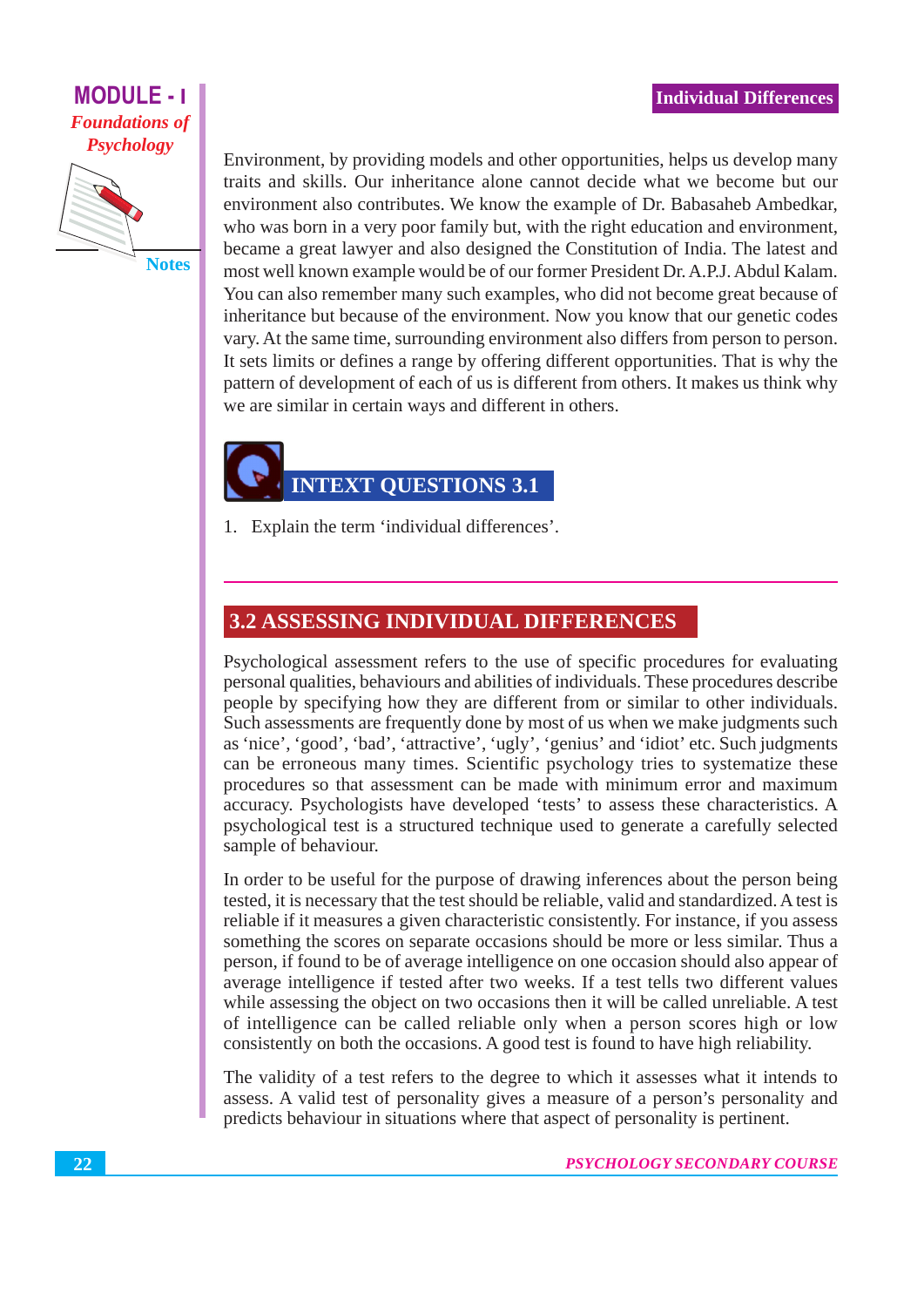#### **Individual Differences**

Finally, in order to be useful, an assessment tool should be standardized. Standardization involves establishing the procedure of administration of a test to all persons in the same way under the same conditions. It also involves establishing group norms so that an individual's score can be compared with those of others in a defined group. It is very important because a test score is only a relative score. It does not provide an absolute value as found in physical measurement. Standardization ensures uniformity and objectivity in administration and makes the results interpretable.

Psychologists have developed tests to measure different human characteristics. In schools, we use achievement tests which measure what people have learnt. Psychologists frequently use tests of ability and personality. The tests of ability tell what an individual can do when he or she is at his/her best. Ability tests measure capacity as potential rather than achievement. Tests of intelligence and aptitude come under this category. Aptitude refers to the ability to learn a particular kind of skill required in a specific situation. Personality tests measure the characteristic ways of thinking, feeling or behaving.



- 1. Define psychological assessment. Explain the need for psychological assessment.
- 2. Discuss in brief the main properties of a psychological test.

#### **3.3 NATURE OF INTELLIGENCE AND ITS ASSESSMENT**

You often come across the term intelligence in everyday life. We generally use this term whenever we find somebody doing something very good which goes beyond our expectation. Intelligence is one of the psychological terms used quite frequently in various settings (e.g. school). Who can be called 'Intelligent'? The one who gets highest marks in exams? That person who earns many educational degrees? Is the doctor more intelligent, or the engineer or the lawyer or the artist? One may answer these questions in different ways depending on the meaning of intelligence. Intelligence is much more than getting degrees. Intelligence refers to "multifaceted" abilities of people". It gets expressed in many ways. It comes in many forms. Some people are good in studies, some are good in repairing machines, some are good in acting and some are great in sports. People are very good in one subject and average in some other. The most important thing is that 'intelligence' is 'functional'. It is 'used' to do something and to achieve something.

**MODULE-1 Foundations of Psychology**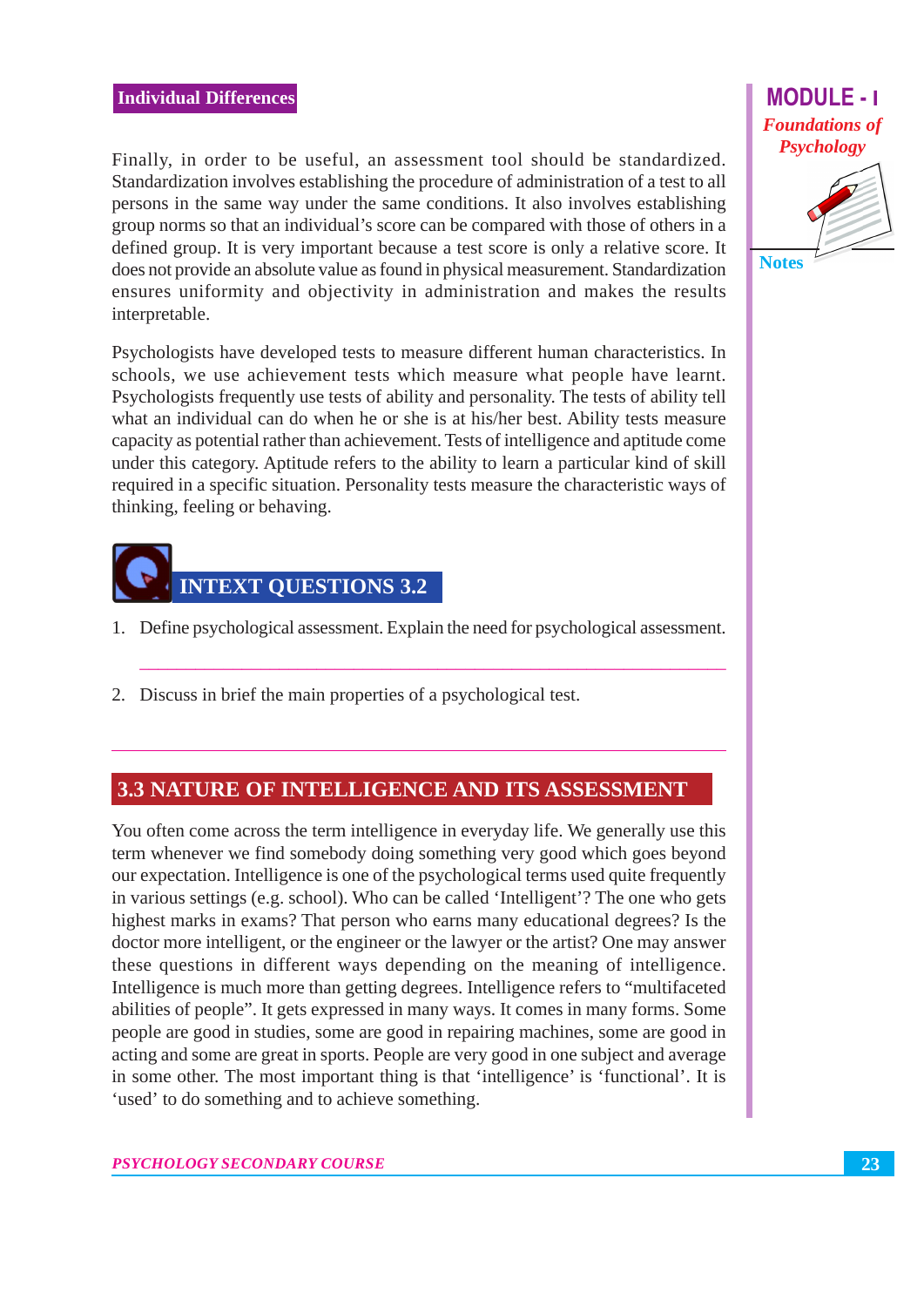#### **MODULE -Foundations of Psychology**



In psychology, the term intelligence has been defined in many ways. One of the earliest definitions of intelligence was given by Binet and Simon in 1905 who defined it as the "ability to judge well, to understand well, and to reason well". One of the most popular definitions of intelligence was given by Wechsler who defined it as "the aggregate or global capacity of the individual to act purposefully, to think rationally, and to deal effectively with the environment".

Gardner defined intelligence as "the ability or skill to solve problems or to fashion products which are valued within one or more cultural settings". He used the term 'Multiple Intelligences' and advocated that there are eight types of intelligences such as Linguistic, Logical-mathematical, Spatial, Musical, Bodily-kinaesthetic, Interpersonal, Intrapersonal, and Naturalistic.

Though the first attempt to measure intelligence was made by Sir Francis Galton a more systematic approach was developed by Alfred Binet, a French Psychologist. In 1905. Binet gave the concept of Mental Age (MA) which refers to an individual's level of mental development relative to the environment in which he/she lives. The term Intelligence Quotient (IQ) was first devised by William Stern, a German psychologist, in 1912. IQ is defined as mental age divided by chronological age, and multiplied by 100:  $(IQ = MA/CA \times 100)$ . For example if the mental of a child is 12 and his/her Chronological age is 8 then the IQ of the child would be 150. The intelligence test developed by Binet was revised subsequently and in 1916 the test was given the name of Stanford - Binet test of intelligence. One of the most popular and widely used tests of intelligence is Wechsler Scales of Intelligence. These scales have been designed for individuals of different age groups such as Wechsler Adult Intelligence Scale (WAIS) for adults and Wechsler Intelligence Scale for Children (WISC) for children between the age of 6 and 16 years.

Intelligence tests are of two kinds Individual test and Group test. An individual test of intelligence can be administered to a single individual at a given time whereas a group test is administered to more than one individual at a time. On the basis of nature of items, intelligence tests are Verbal, Non-verbal, and Performance Tests. A verbal test requires understanding of written words. Hence it can be administered to literate individuals only. In non-verbal test, pictures or illustrations are used as item of the test. Performance tests are made up of certain concrete tasks. Both non-verbal and performance tests can be administered to literate and illiterate individuals.

### **INTEXT QUESTIONS 3.3**

- 1. What do you understand by the term intelligence?
- What is IO? 2.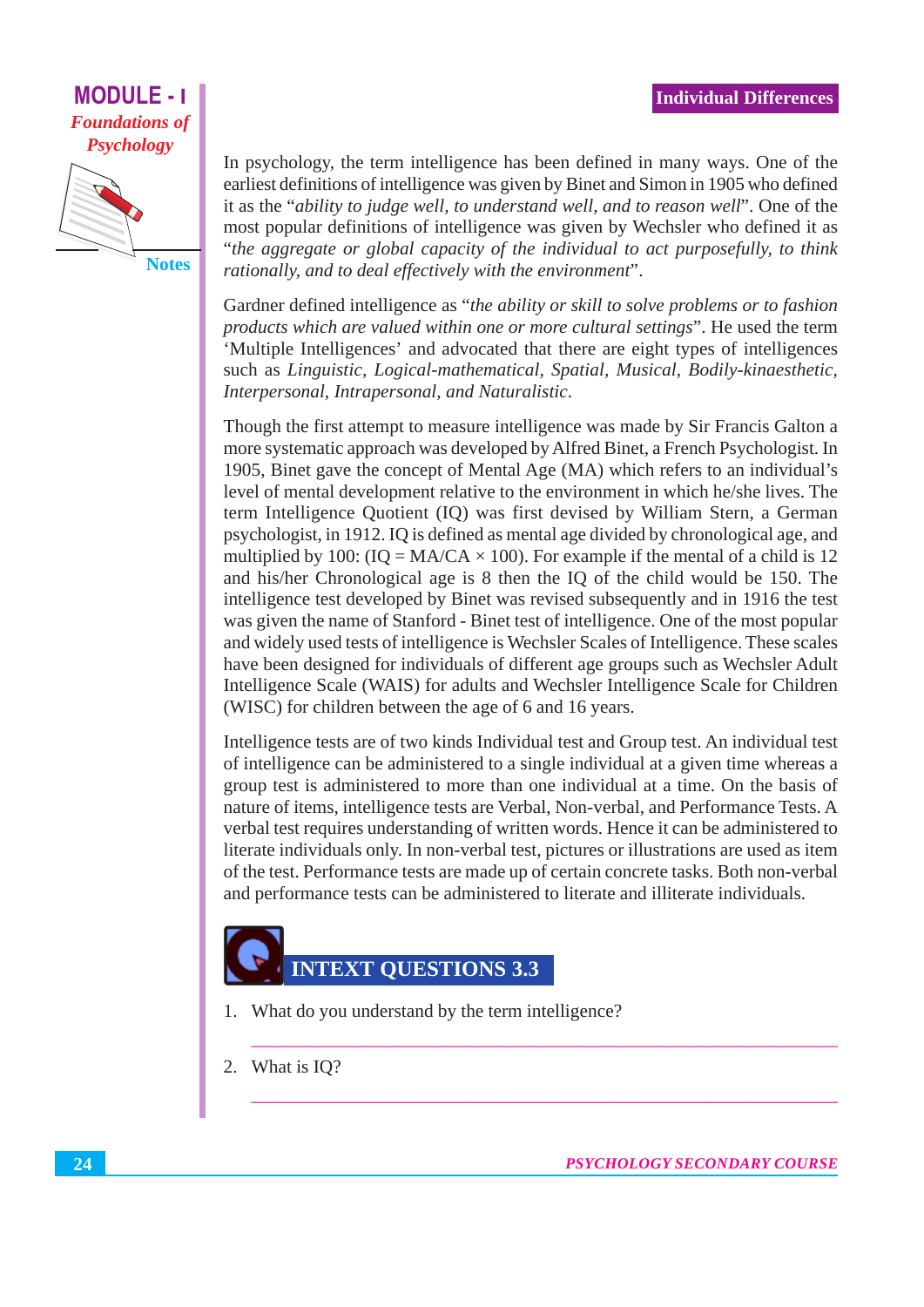#### 3.4 APTITUDES AND INTERESTS, AND THEIR ASSESSMENT

You may have come across people who are very proficient in one task but not that much in another task. Some of your friends may be very good in mathematics but very poor in social science. Such people possess special abilities or characteristics in a particular field but relatively low in other field. In psychology, this is called aptitude. An aptitude is a combination of characteristics that indicates an individual's capacity to acquire some specific knowledge or skill, after training. These qualities can be harnessed by appropriate training. In other words, if a person does not have the special abilities required to become a musician, such as discrimination between pitch, tone, rhythm, and other aspects of musical sensitivity, he/she would not be a good musician, even after sufficient training.

There are salient differences between intelligence, aptitude, and achievement. Intelligence relates to the ability of a person to do certain thing at a given time. Aptitude refers to the potential ability of an individual to perform a task, which generally consists of a combination of abilities. Achievement involves performance at any given point of time in a particular subject (e.g. mathematics) with which you have been made familiar.

Aptitude tests are used for predicting success in a vocation such as clerical aptitude, mechanical aptitude, musical aptitude, typing aptitude, etc. Each of these tests usually contains a number of sub-tests. Several multiple aptitude test batteries have been developed to assess aptitude, such as Differential Aptitude Test (DAT), the General Aptitude Test Battery (GATB), and the Armed Services Vocational Aptitude Battery  $(ASVAB)$ .

Psychologists have constructed a number of tests to measure interest for children and adults. There are vocational interest tests which help identify the interest of a person in particular vociational areas. There are also general interest inventories. Vocational interest tests are paper-pencil tests that assess a person's interest and match them with success in various occupations.



- 1. Define aptitude.
- 2. What do you understand by aptitude batteries?

#### **3.5 NATURE OF PERSONALITY**

We all use the term 'personality' in day-to-day life. In psychology personality is thought as a person's unique and relatively stable behaviour pattern which remains consistent across situations and over a period of time.

PSYCHOLOGY SECONDARY COURSE

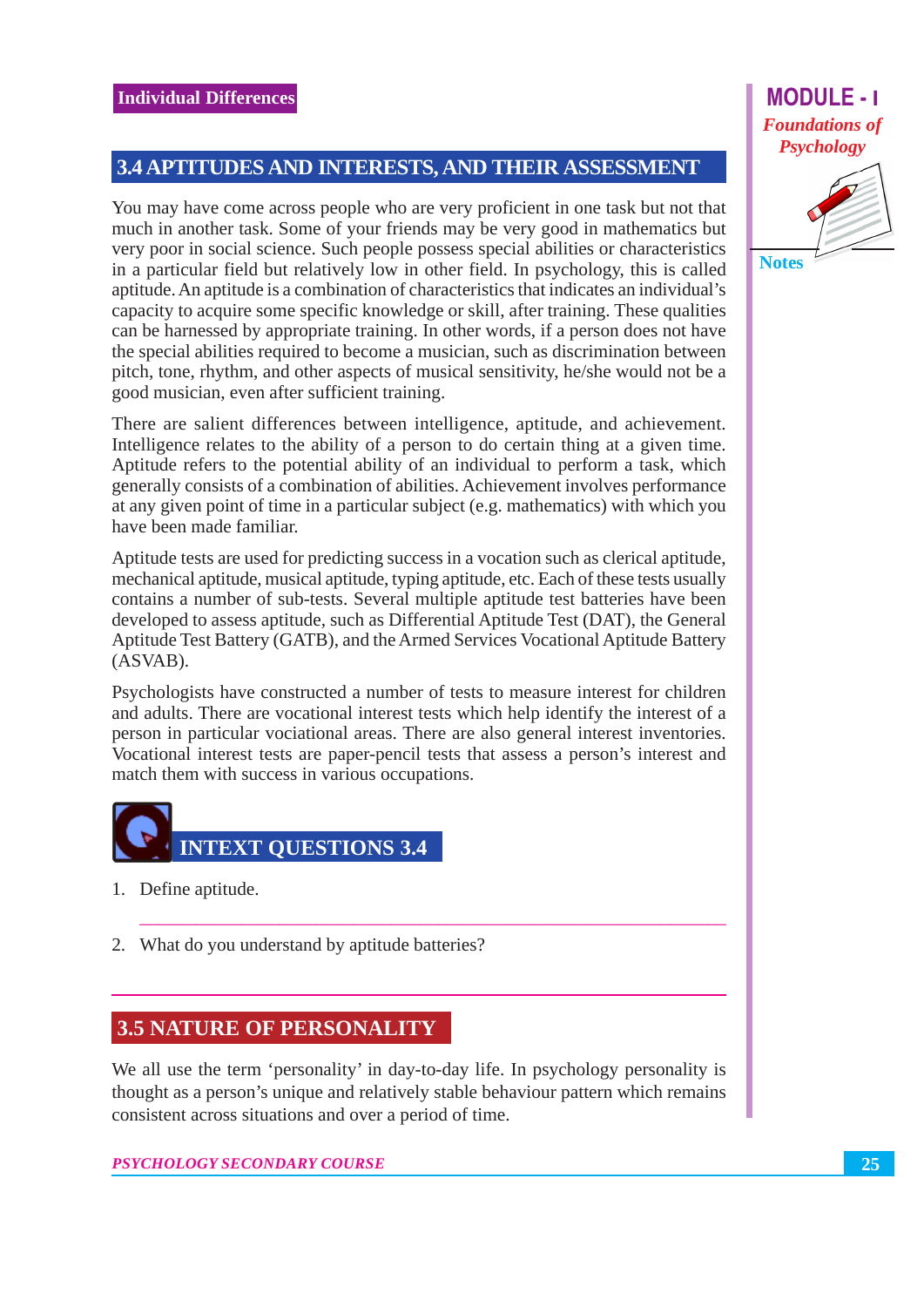#### **Individual Differences**

#### **MODULE - I Foundations of Psychology**



The term personality has been defined in diverse ways. Allport in 1937 gave a very popular definition of personality which is still referred to by scholars. According to him "personality is the dynamic organization within the individual of those psychophysical systems that determine his unique adjustment to his environment".

Psychologists have approached personality from different perspectives. Each of these perspectives explains some aspects of personality. Now let us study in brief about some of these perspectives:

- I) The trait perspective tries to describe personality in terms of various traits. Some times the traits are grouped into clusters. These clusters are called "types". For instance introversion and extraversion are two types of personality traits.
- II) The psychodynamic perspective calls attention to the unconscious needs and conflicts as well as the influence of earlier stages of development on our lives. Sigmund Freud, a noted psychologist, provided the core concepts for this perspective.
- III) The socio-cultural perspective highlights the importance of the social and cultural environment. In view of this theory, our personality and behaviour patterns are acquired through interaction with others and adoption of social and cultural norms.
- IV) The humanistic perspective emphasizes the enormous potential for freedom and growth present in each one of us. It is a view which is optimistic and emphasizes-on positive aspects of life and potentialities.

# **INTEXT QUESTIONS 3.5**

1. Define personality. Describe any two perspectives on personality?

#### **3.6 TECHNIQUES OF PERSONALITY ASSESSMENT**

In the field of personality assessment the major focus is on the study of the nature and intensity of various characteristics, which are generally reflected through the behaviour of the individual in a given situation. Personality assessment measures are classified into three categories.

- A. Objective or Self report measures of personality.
- B. Projective or Indirect measures of personality.
- C. Situational measures of personality.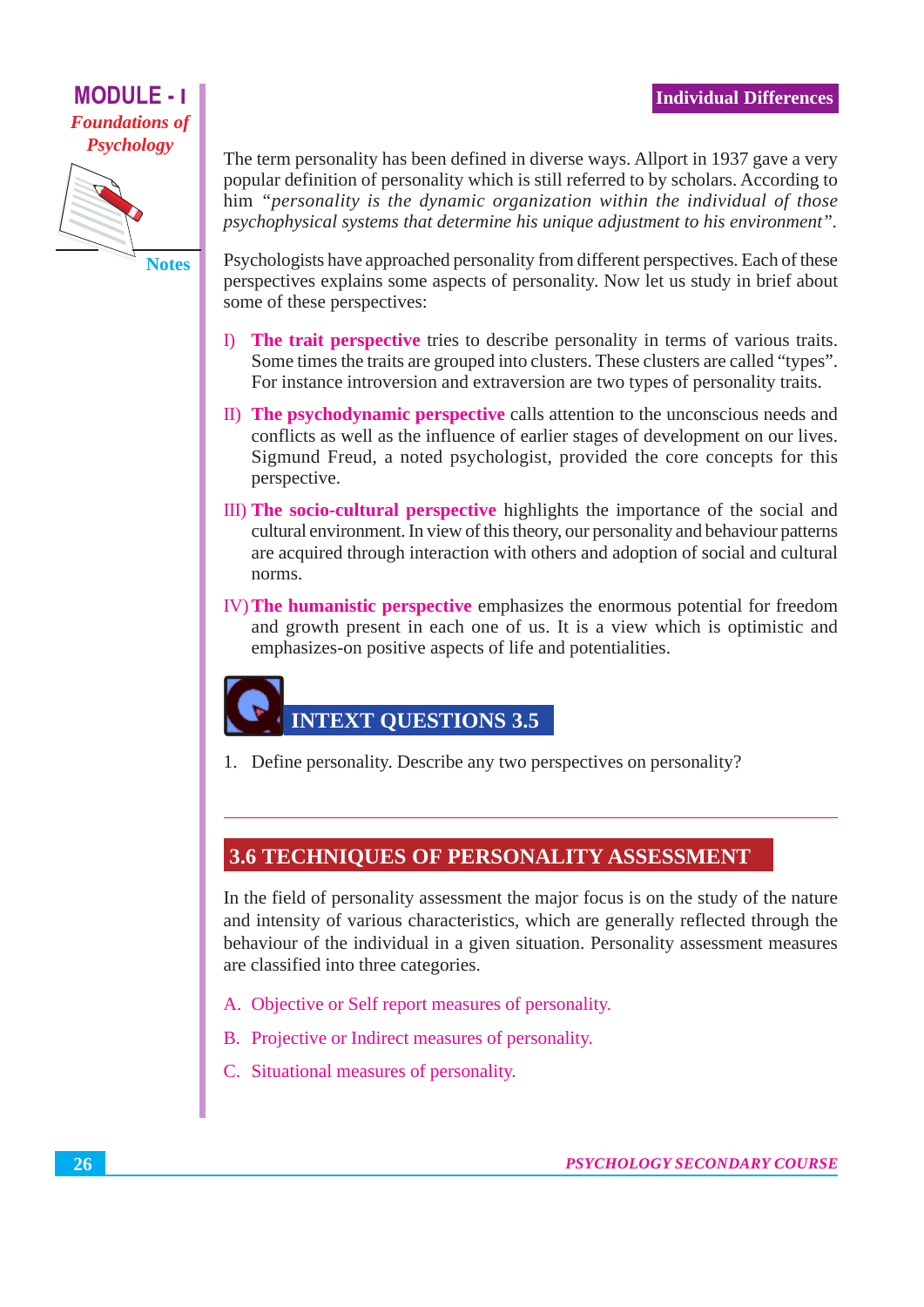#### A. Objective or Self-Report Measures of Personality

In measures of this kind, the person is asked to report about himself/herself on a set of statements organized in the form of a questionnaire or inventory. The nature of the statement can be either closed ended or open ended. In the case of closed ended statements, rating scales or optiional answers are given whereas in the case of openended statements, the person is free to describe himself or herself. A number of tests have been developed to assess different trait domains of personality. Some of the self-report measures of personality, which are widely used to assess personality, are being discussed below.

- (i) Neuroticism, Extraversion, Openness-Personality Inventory-Revised (NEO-**PI-R**): This test is currently one of the most popular personality assessment tools being used across the world. This test has been developed by Costa and McCrae (1992) and is based on Five-Factor Model of Personality. The test has been developed based on longitudinal studies over 15 years. It provides scores on five major dimensions of personality. These five dimensions and facets are as follows: Neuroticism, Extraversion, Openness to Experience, Agreeableness and Conscientiousness.
- (ii) Sixteen Personality Factor Questionnaire (16 PF): This test was originally developed by Raymond B. Cattell, Karen Cattell and Heather E. P. Cattell in 1949. Since then, the test has undergone four revisions in 1956, 1962, 1967-69, and 1988-93. Currently the fifth edition developed by Conn & Ricke  $(1994)$  is in practice. This test is popularly known as 16 PF and is used for age group of 16 and above. It yields scores on 16 primary traits such as social boldness, dominance, vigilance, emotional stability and rule consciousness. It also measures five global factors, which are Extraversion, Anxiety, Tough-Mindedness, Independence and Self-control.
- (iii) In India a number of self-report measures of personality have been developed. Some of these modified versions are Bell Adjustment Inventory by Mohsim and Hussain, Maslow Security-Insecurity Inventory by Singh and Jamuar, Maudsley Personality Inventory of Eysenck in Hindi by Singh and Jodhpur Multiphasic Personality Inventory by Joshi and Malik, amongst others.

#### **B. Projective or Indirect Measures of Personality**

Projective or indirect measures of personality are widely used personality assessment tools. Unlike the self-report measures where the individual is provided with structured test stimuli, in projective tests the individual has to respond to unstructured or ambiguous stimuli. The basic assumption behind using unstructured test stimuli in projective tests is that the individual projects his/her latent or unconscious feelings, needs, emotions, motives etc. on to the ambiguous stimulus. The responses of the individual in the form of projection reflect the nature of his/her personality.

**MODULE - I**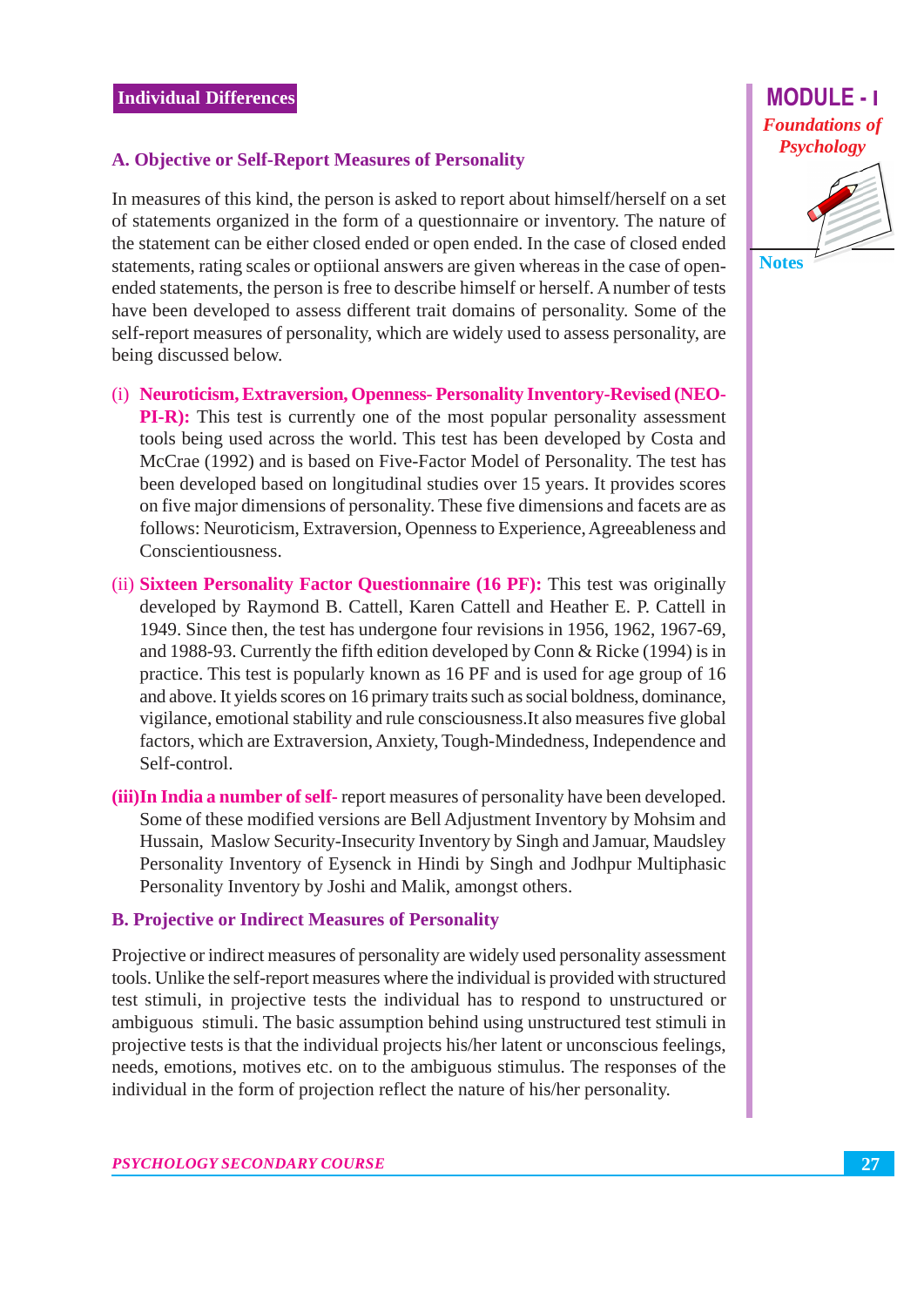#### **MODULE - I Foundations of Psychology**



Some popular Projective Technique are Rorschach Ink Blot Test, Thematic Appreception Test and Rotter Incomplete Sentences Blank.

#### **C. Situational or Observation Measures of Personality.**

Another technique to assess personality is to observe the behaviour of the individual in purposefully designed situation. Such tests are more effective in the assessment of leadership, dominance, responsibility, extraversion-introversion etc. One of the first situational tests was developed by Hartshorne, May, and their associates (1928, 1929, 1930) for the Character Education Enquiry (CEE). This test measures traits like altruism, honesty and self-control. However, situational measures of personality came into light during World War II when the United State Office of Strategic Services (OSS) used situational tests for selection of military personnel for critical overseas assignments. One of the variants of this test is Situational Stress Test in which the individual has to react to various stressful, frustrating, or emotionally disruptive situations where his helpers are obstructive and uncooperative.

#### **INTEXT QUESTIONS 3.6**

- 1. What is a self-report measure of personality?
- 2. Discuss the use of projective technique in measuring personality.
- 3. What do you understand by situational or observational measure of personality?

# **WHAT YOU HAVE LEARNT**

- The study of individual differences focuses on the extent and kind of variations or similarities among people on some of the important psychological aspects such as intelligence, personality, interest, and aptitude.
- Individual differences occur due to interaction of genetic and environmental factors. The differences in psychological characteristics are often consistent and form a stable pattern. This consistency and stability in behaviour is unique to every person.
- Psychological assessment refers to the use of specific procedures for evaluating personal qualities, behaviours and abilities of individuals. These procedures describe people by specifying how they are different from or similar to other individuals.
- A test should be reliable, valid and standardized. A test is reliable if it measures a given characteristic consistently. The validity of a test refers to the degree to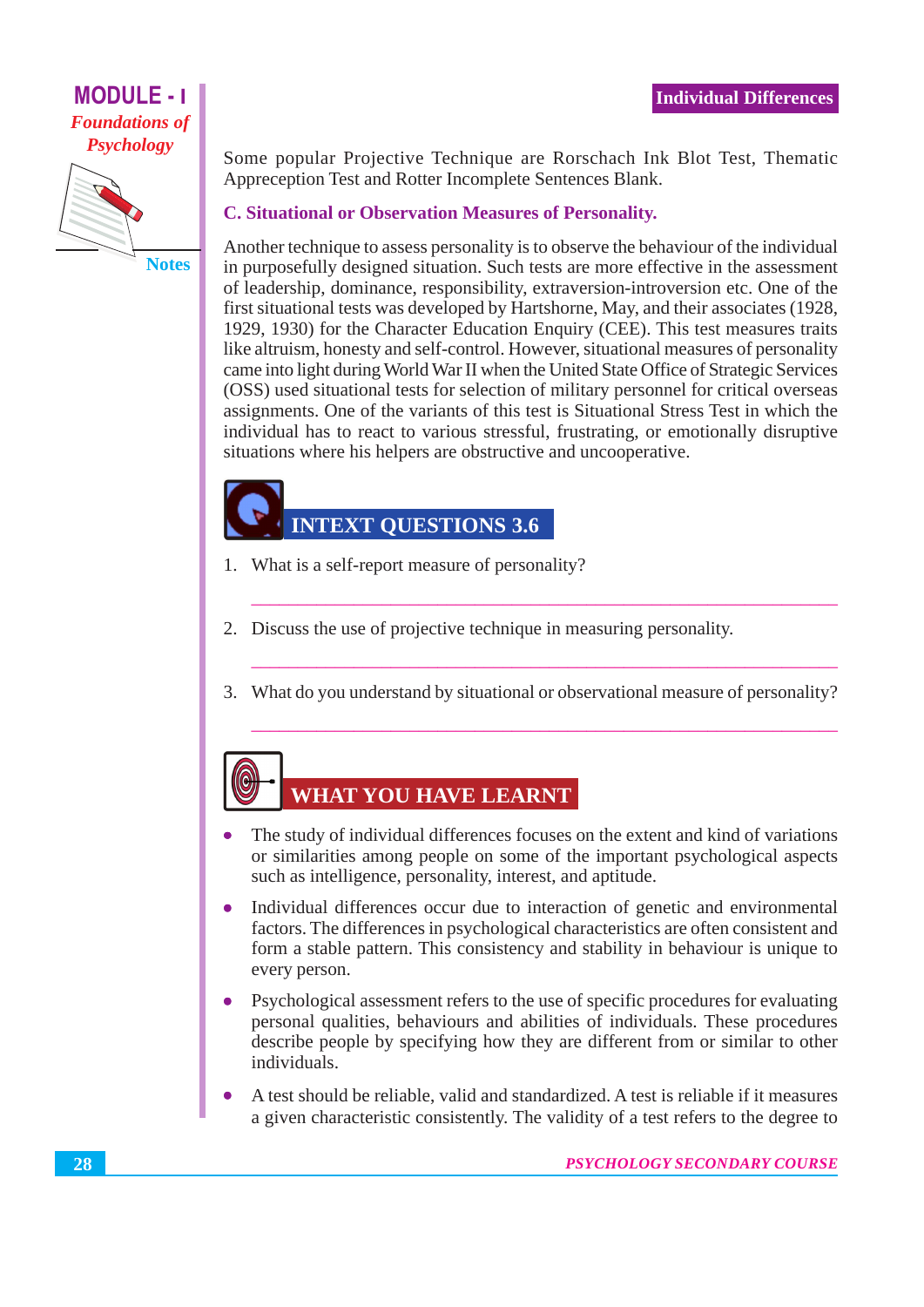which it assesses what it intends to assess. Standardization involves establishing the procedure of administration of a test to all persons in the same way under the same conditions.

- Intelligence refers to "multifaceted abilities of people". In psychology the term intelligence has been defined in many ways. Binet and Simon in 1905 defined it as the "ability to judge well, to understand well, and to reason well".
- One of the most popular definitions of intelligence was given by Wechsler in  $\bullet$ 1939. He defined intelligence as "the aggregate or global capacity of the individual to act purposefully, to think rationally, and to deal effectively with the environment".
- Gardner used the term 'Multiple Intelligences and advocated that there are eight types of intelligences such as Linguistic, Logical-mathematical, Spatial, Musical, Bodily-kinaesthetic, Interpersonal, Intrapersonal, and Naturalistic.
- The first systematic effort to assess intelligence was made in 1905 by Alfred Binet, a French psychologist, who gave the concept of Mental Age (MA).
- The term Intelligence Quotient (IQ) was at first devised by William Stern, a German Psychologist, in 1912. IQ is defined as mental age divided by chronological age, and multiplied by 100. IQ=  $MA/CA \times 100$ .
- There are several Intelligence Scales developed by Wechsler such as Wechsler Adult Intelligence Scale (WAIS) for adults.
- There are salient differences between intelligence, aptitude, and achievement. Intelligence refers to the ability of a person to do a certain thing at a given time. Aptitude refers to the potential ability of the individual to learn to perform a task. Achievement involves performance at any given point of time in a particular subject (e.g. mathematics) with which you have been made familiar.
- Aptitude tests are used for prediction of success in various kinds of vocations such as clerical aptitude, mechanical aptitude, musical aptitude, typing aptitude, etc. Several multiple aptitude test batteries have been developed to assess aptitude. The most widely used is Differential Aptitude Test (DAT).
- Personality refers to a person's unique and relatively stable behaviour patterns  $\bullet$ which remain consistent across situations and over a period of time. Allport defined personality as the "dynamic organization within the individual of those psychophysical systems that determine his unique adjustment to his environment".
- Psychologists have approached personality from different perspectives. These viewpoints can be grouped in to four major types: Psychodynamic perspective, Socio-cultural perspective, Humanistic perspective, and Trait perspective.
- Personality measures are classified into three categories: Self report measures,  $\bullet$ Projective measures, and Situational measures.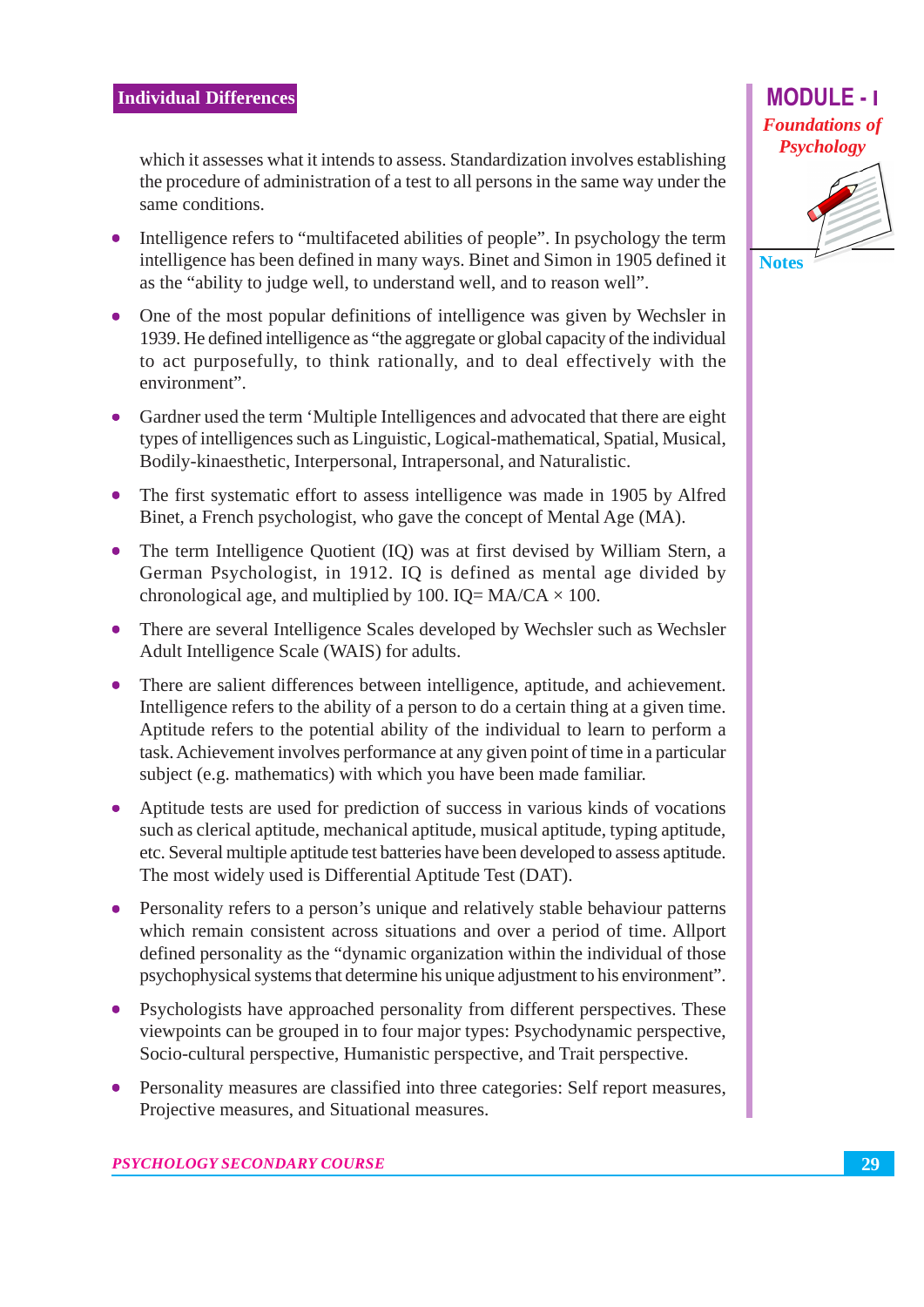#### **MODULE - I Foundations of Psychology**



# **TERMINAL QUESTIONS**

- $1 -$ What do you understand by the term "individual differences"?
- Define Intelligence. Name any two Intelligence Tests.  $2.$
- $3.$ Explain the differences between Intelligence, Aptitude and Achievement.
- 4. Identify the major perspectives towards the understanding of personality.

# ANSWERS TO INTEXT QUESTIONS

#### $3.1$

1. Extent and kind of variations or similarities among people on psychological characteristics. They occur due to interaction of genetic and environmental factors.

#### $3.2$

- 1. Use of specific procudures employed in evaluating personal qualities, behaviours and abilities of individuals.
- 2. Reliability, validity, standardization.

#### $3.3$

- 1. Aggregate or global capacity of the individual to act purposefully, to think rationally and deal effectively with the environment.
- 2. Intelligence quotient is mental age divided by chronological age multiplied by 100 IQ = MA/CA  $\times$  100

#### $3.4$

- 1. Combination of characteristics that indicates an individual's capacity to acquire some specific skill or knowledge after training.
- 2. Are developed to assess aptitude eg. Differential Aptitude Test (DAT) and General **Aptitude Test Battery (GATB)**

#### $3.5$

1. Person's unique and relatively stable behaviour pattern which remains consistent across situations and over a period of time. Trait perspective, biological perspective, psychodynamic perspective, socio-cultural perspective, humanistic perspective (any two).